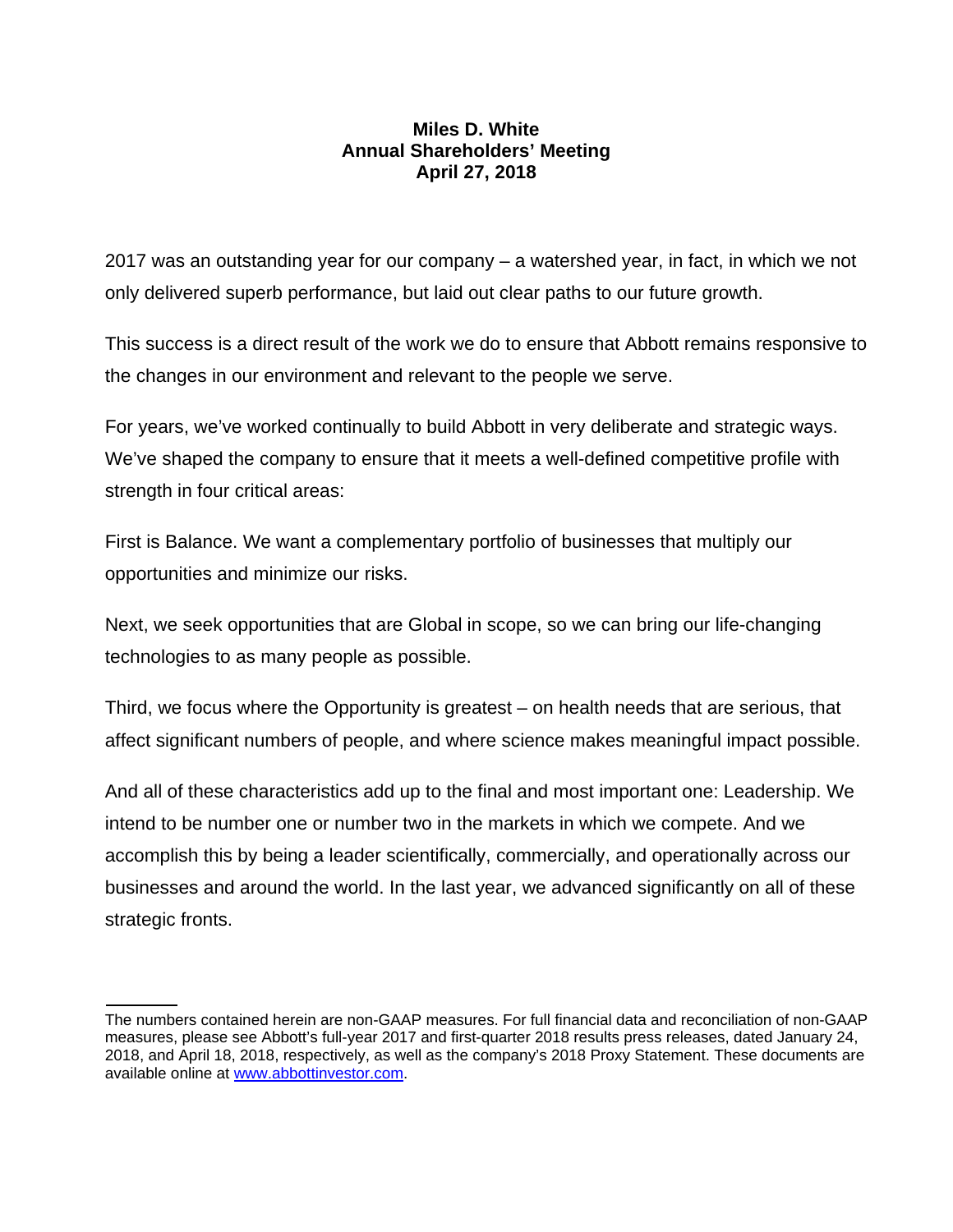Perhaps the most prominent way in which we shape our company over time is by choosing the businesses we'll be in. 2017 was a milestone year for us in this regard, with two major strategic acquisitions to help drive future growth.

First was the addition of St. Jude Medical, which we completed at the beginning of the year and has had an immediate and powerfully positive impact for our business.

In addition to our established position in vascular care, we're now a leader across the spectrum of cardiac-care specialties.

And St. Jude also made us the market leader in an important and fast-growing new field: neuromodulation to treat chronic pain and movement disorders, such as Parkinson's disease.

These expansions of our position have made us one of the world's premier medical-device companies, bringing this business to the same level of strength and leadership that our other businesses have occupied in their markets.

Our second addition was the diagnostics company, Alere. While St. Jude took us from a narrow position to broad leadership, Alere did essentially the opposite: it filled in one of the few areas in diagnostics where we were not already a leader – rapid testing.

With this acquisition, Abbott became the world leader in point-of-care diagnostic testing, with a targeted portfolio of systems and tests focused in three key areas: cardio-metabolic, infectious disease, and toxicology.

Just as important to our long-term success is how we shape the company through internal advancements – namely the new products and technologies that we develop in our labs here at Abbott.

We're enjoying a period of extraordinary R&D success today – as productive as any in our history, with dozens of new product approvals.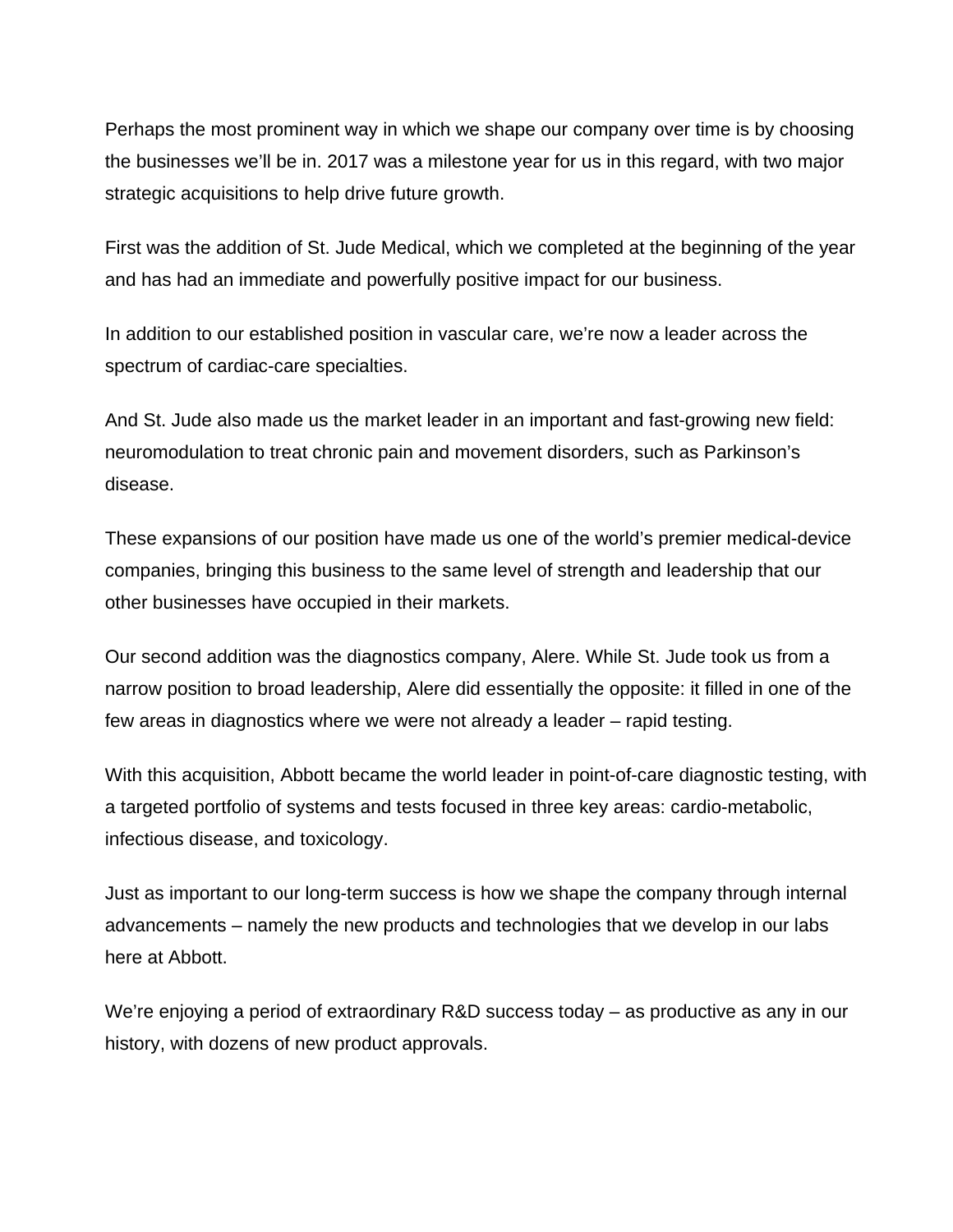Our goal as a company is to help people live their best lives by bringing them life-changing technologies that help them get healthy and stay that way.

We're doing that today – across our businesses, and in multiple dimensions. We're succeeding at creating both breakthrough invention that revolutionizes care, and incremental innovation that continually refines our products and makes them more appealing and useful to customers around the world.

I'll discuss specific innovations in greater detail as I review our individual businesses.

Our success in shaping the company in these critical ways produced outstanding results in 2017.

Adjusting to account for acquisitions, our worldwide sales increased approximately 5 percent on an operational basis, reaching \$27.4 billion. Earnings per share rose by nearly 14 percent, our best performance in several years.

We also delivered a 113 percent increase in free cash flow thanks to focused effort in every one of our businesses. We raised another key financial indicator, EBITDA – or, earnings before interest, taxes, depreciation and amortization – by 43 percent, the best performance in our peer group.

And just last week we announced another outstanding quarter. We delivered ongoing earnings per share growth of almost 23 percent and organic sales growth of approximately 7 percent.

Our performance in 2017 helped produce the best year for Abbott shares in 20 years. Our stock price rose almost 50 percent – two-and-a-half times the growth of the S&P 500 and almost double the Dow Jones Index – hitting 20 all-time highs along the way.

And so far this year, we're again near the top of our peer group – these are the global multinational companies that share similar investment identities and operating characteristics with Abbott; and to which we compare our performance.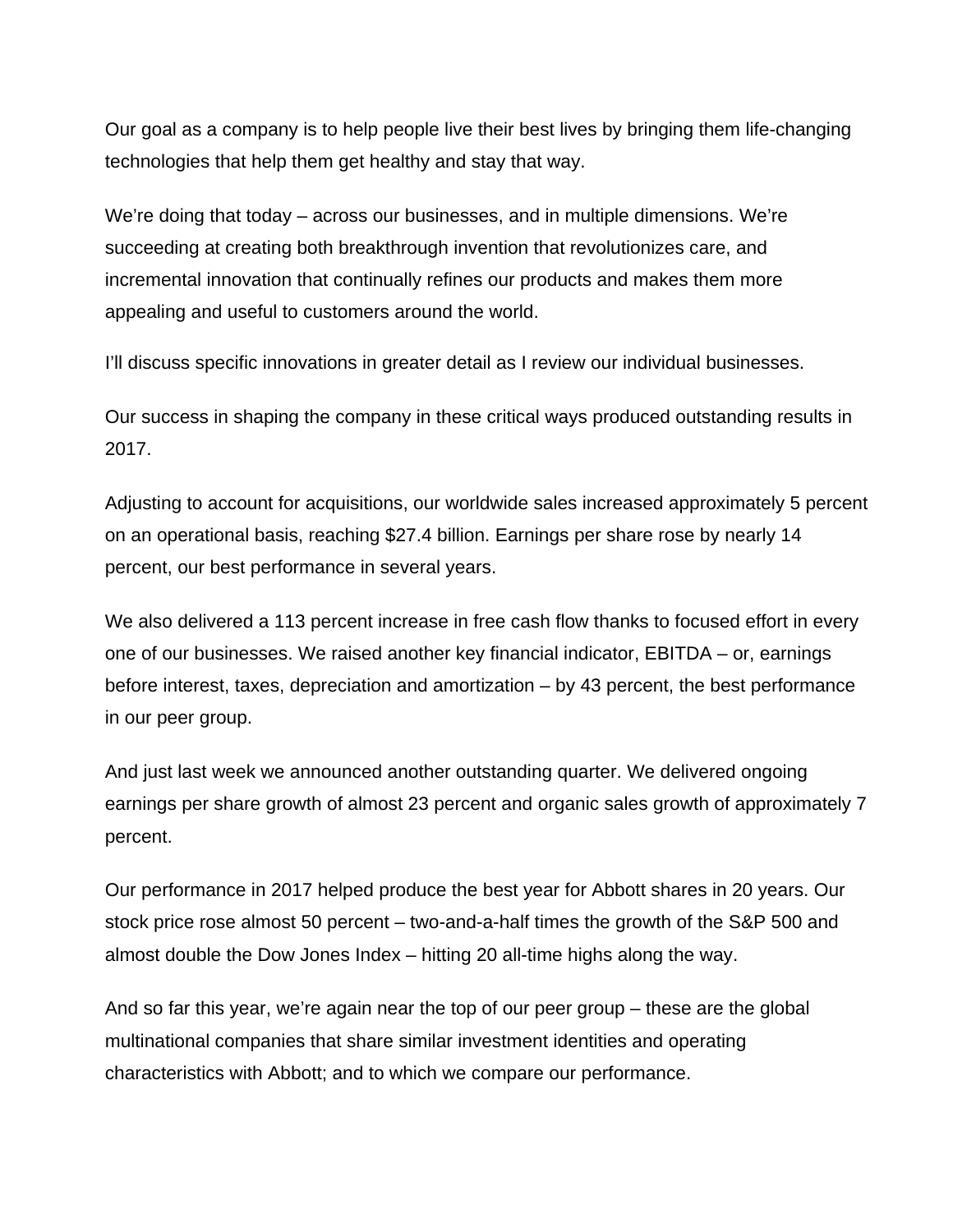These strong results allowed us to return more than \$2 billion to shareholders in the form of dividends and share repurchases.

This performance again makes us a member of the S&P 500 Dividend Aristocrats Index, which recognizes companies that have raised their dividend for at least 25 consecutive years. We've done it every year since 1973.

And, in February, we paid our 376th consecutive quarterly dividend since 1924 – that's almost 95 years in a row.

Those dividends, combined with the growth in our stock price, resulted in a Total Shareholder Return of 52 percent for 2017 – the best in our fundamental peer group by a significant margin.

As I walk you through the highlights from each of our businesses, you'll get a better sense of how these results were achieved, and how we're going to sustain our success going forward.

I'll start with Diagnostics, which remains one of our strongest-performing businesses. It delivered close to 6 percent growth in 2017 and is poised to change the face of its industry over the next several years.

Each segment of this business – Core Laboratory, Molecular testing, Point of Care testing, and Informatics – is growing well. And our sales are balanced geographically, with strong, consistent, above-global-market growth.

Across this business, we're launching new products and establishing new initiatives to help ensure our long-term success.

Most notable among these is the continued rollout of our biggest diagnostics advancement in years, Alinity. This is an integrated family of next-generation diagnostic systems that includes new instruments for clinical chemistry, immunoassay, hematology, point of care testing, blood screening, and molecular diagnostics – essentially the full spectrum of our customers' needs.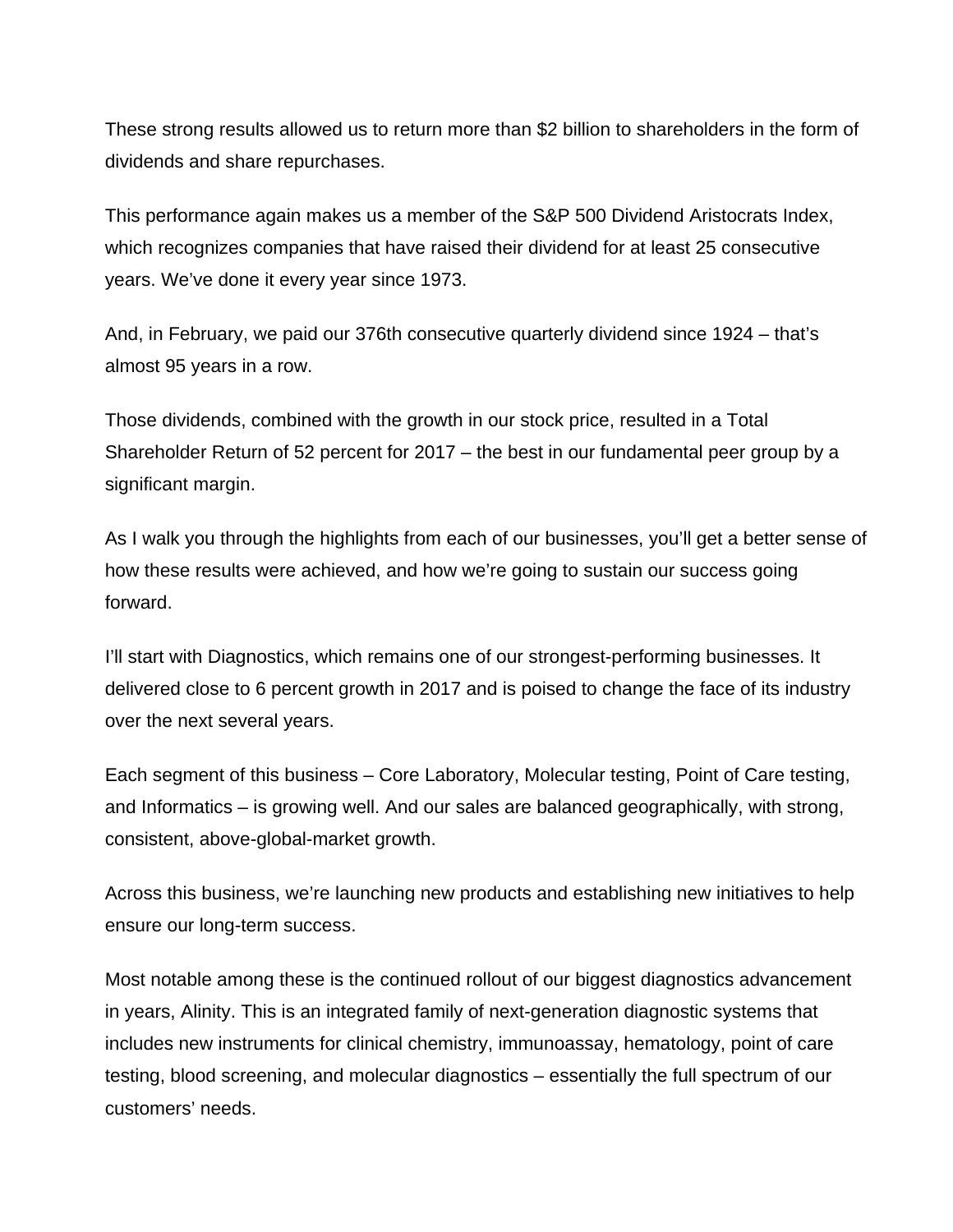Around the world, healthcare systems are being asked to handle unprecedented volumes of tests, on limited budgets, with limited staff, in limited space. Alinity will help them meet these challenges better than any technology available today.

Thus far, we've received European and U.S. regulatory approval for a number of instruments in this series, and we're conducting a global rollout of the entire line over the next few years.

This is an undertaking of unprecedented scope and ambition, and we believe it will be a game changer for diagnostics – not just for our company, but for the industry, worldwide.

It's the first time that any company has developed and launched such a comprehensive, integrated line of systems. And it will help sustain our leadership in medical testing for years to come.

And in our new Rapid Diagnostics business, the products we gained not only let us access new channels – such as doctors' offices, clinics, pharmacies, and the patient's home – they also expand our platforms to include bench-top and rapid strip tests.

So, as you can see, this is a very exciting time for our Diagnostics business.

Next, I'll cover our Established Pharmaceuticals Division – our branded-generics business – which grew by almost 10 percent in 2017, with close to 12 percent growth in our key markets**.** 

This business is built on Abbott's strong reputation. Our customers know that they can count on the quality and effectiveness of the medicines we offer. So they're willing to pay a slight premium versus a standard generic drug from a less-trusted manufacturer.

 Key to our success here is that we are powered globally, but driven locally. We have the manufacturing scale and the research infrastructure we need to remain competitive, but we make decisions at the local level, so we're nimble enough to respond quickly and effectively when markets change.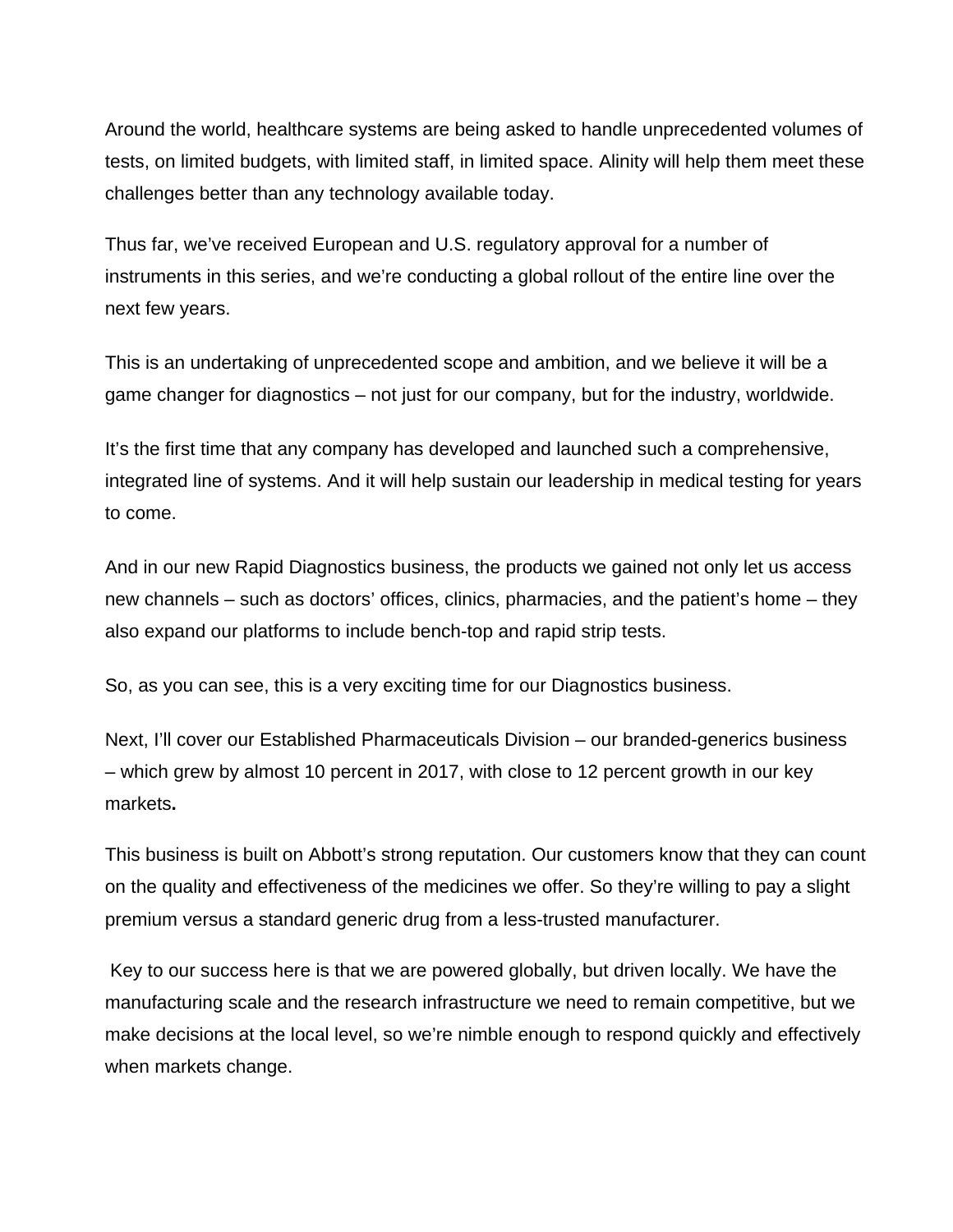We have a portfolio of more than 1500 products that we're constantly improving, creating new delivery methods and formulations, expanding indications, and improving packaging to create targeted product offerings that meet the specific needs of each market we serve.

Our pharmaceuticals business is unique because we're focused exclusively on emerging economies. These markets are growing rapidly, their populations are aging, their middleclasses are expanding, and their healthcare systems are developing, creating excellent opportunities for long-term growth.

Moving on to our Nutrition business.

Abbott remains the leading pediatric nutrition company here in the U.S. And we're the worldwide leader in adult nutrition – a segment that represents almost half of our sales in this business.

Nutrition continued to face some challenges in 2017 – delivering low single-digit growth for the year. But we saw sequential improvement every quarter.

In our Pediatric business, we're consistently achieving above-market growth in the U.S. And we further strengthened our position with the launch of Similac Pro-Advance and Similac Pro-Sensitive.

These were the first infant formulas in the U.S. to include human milk oligosaccharides, an innovative ingredient that helps strengthen babies' immune systems. This is an important advance in one of our signature products.

And in Adult Nutrition, our growth has been led by Ensure, the world's best-selling product in its category.

Last year, we expanded our impact in this business with two new science-based nutrition drinks for patients undergoing surgery:

Ensure Pre-Surgery Clear is a carbohydrate drink that allows patients to take in nutrition up to two hours before surgery, helping improve outcomes.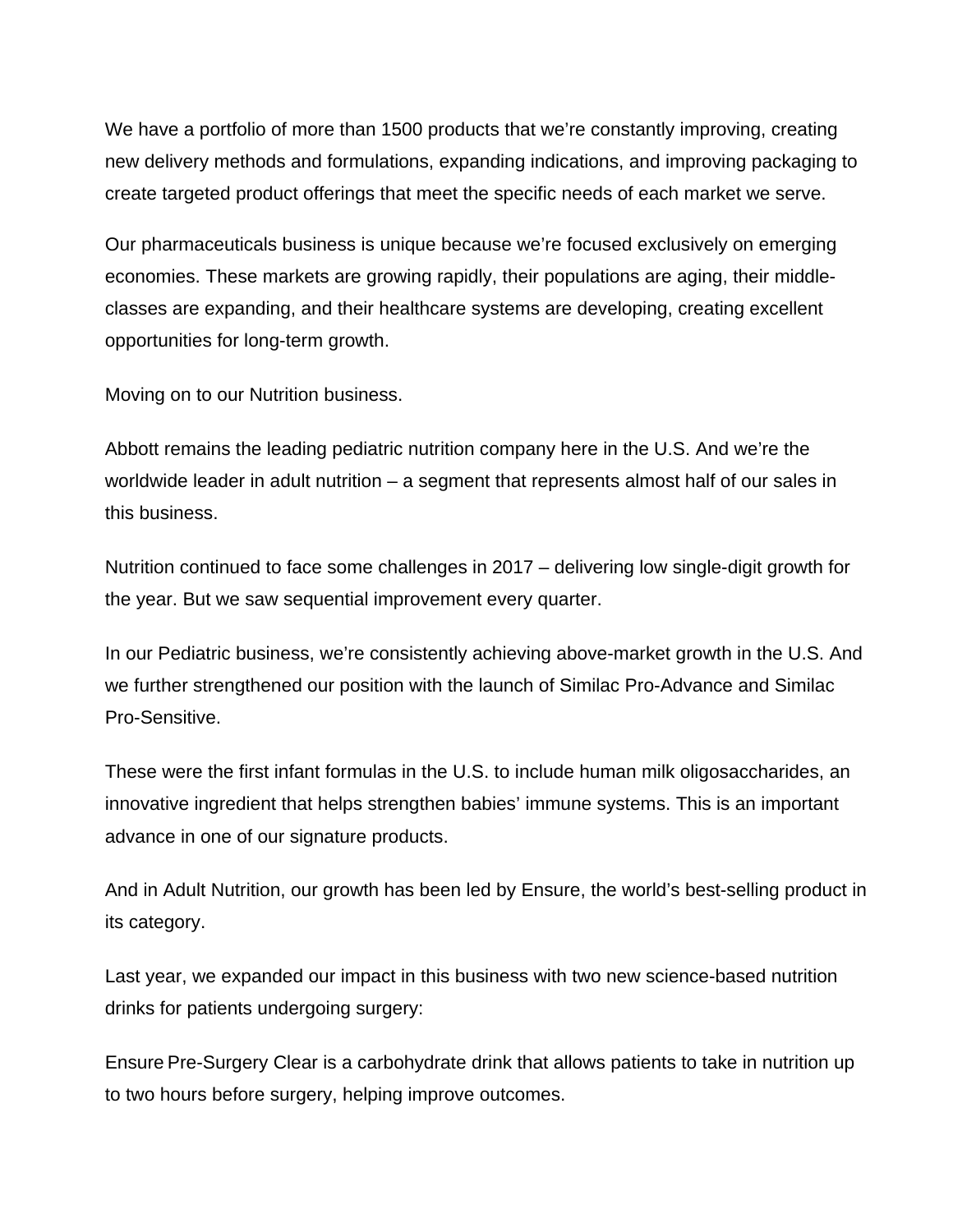Ensure Surgery Immunonutrition is for people to consume in the weeks leading up to and following surgery to provide nutrients to help with immune health and recovery.

And I'll close with Medical Devices, which, as you know, is a diverse group of businesses that share a common focus on leading-edge technological innovation.

With the addition of St. Jude Medical, our Medical Device sales almost doubled, and we now hold number one or number two positions across the spectrum of large and high-growth cardiovascular-device markets.

And, thanks to the technological leadership we acquired with St. Jude, we have one of the most promising new-product pipelines in the medical-device industry.

In Cardiac Rhythm Management – our implantable pacemakers and defibrillators – we received FDA approvals for a number of devices that are safe to use while having an MRI exam, which is important for this patient population. This closes a product gap and has helped us grow market share and accelerate our sales growth in this segment.

In Electrophysiology, we offer tools to diagnose and treat atrial fibrillation, a type of heartrhythm disorder. This business grew 12 percent on a comparable operational basis last year, driven by products like Ensite Precision, our best-in-class cardiac-mapping system. We also launched our next-generation CONFIRM insertable cardiac monitor in Europe and the U.S.

In Heart Failure treatment, we delivered almost 5 percent growth. In September, we launched HeartMate 3 in the U.S. This life-saving system helps pump blood through the body for advanced heart-failure patients as they await further treatment, such as heart transplant.

We also have an on-going development program to make the HeartMate 3 available as "Destination Therapy" – meaning longer-term use when transplant isn't an option.

And in Neuromodulation, our state-of-the-art products helped us achieve more than 40 percent sales growth and established Abbott as the worldwide leader in non-opioid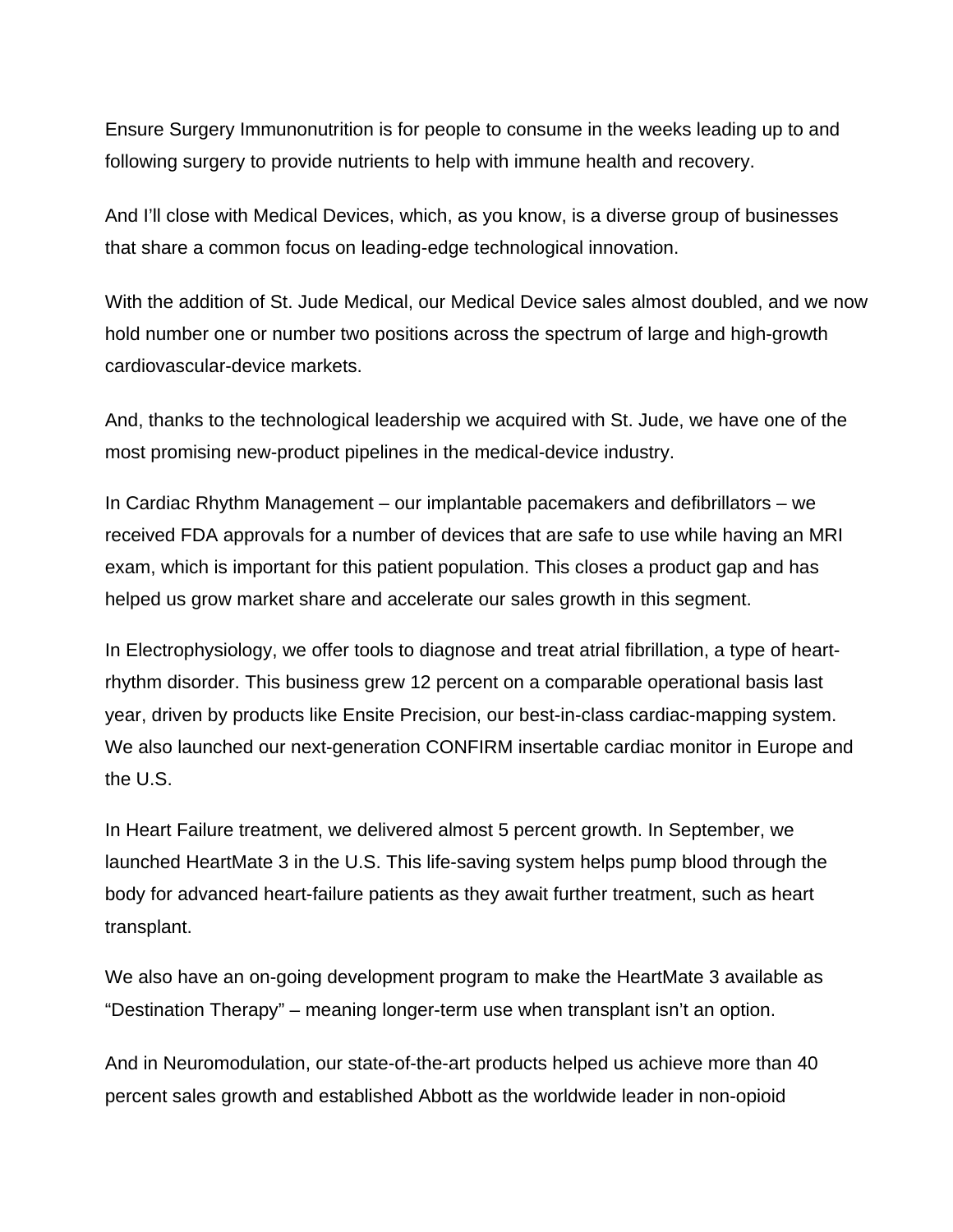technology to relieve chronic pain.

These breakthrough devices use electrical impulses to alter the activity of certain nerve cells – and can make a life-changing difference for people with chronic pain or movement disorders like Parkinson's disease.

And St. Jude – and what it brought us – is just part of our story in medical devices.

We continue to build on the success of MitraClip, our cutting-edge valve-repair device from our Structural Heart business, which grew almost 12 percent last year.

We had a notable addition to this business earlier this year with the FDA approval of our Masters HP 15 millimeter – the world's smallest mechanical heart valve. This is a life-saving breakthrough that will help treat newborns and infants with congenital heart defects.

In our Vascular business, we launched Xience Sierra, the newest generation of our leading Xience stent system, in Europe. We anticipate bringing Sierra to the U.S. in the next few months.

And in Diabetes Care, Freestyle Libre, our breakthrough monitoring technology, helped drive sales growth of almost 23 percent. Libre is changing the way people have tested their glucose levels for decades.

People who use this award-winning system don't have to endure the pain of routine finger-sticks – they can take readings easily using a wireless sensor worn on the arm.

FreeStyle Libre is now available in every major market in the world, having received U.S. FDA approval last year. And more than 20 countries now offer some level of reimbursement, making it even easier for people to access this technology. Today, we have roughly 650,000 Libre users around the world – and we added nearly 150,000 of those just in the first quarter of this year.

To meet this rapidly growing demand, we're making significant investments to expand our manufacturing capacity. By 2021, we'll have the capacity to serve several million